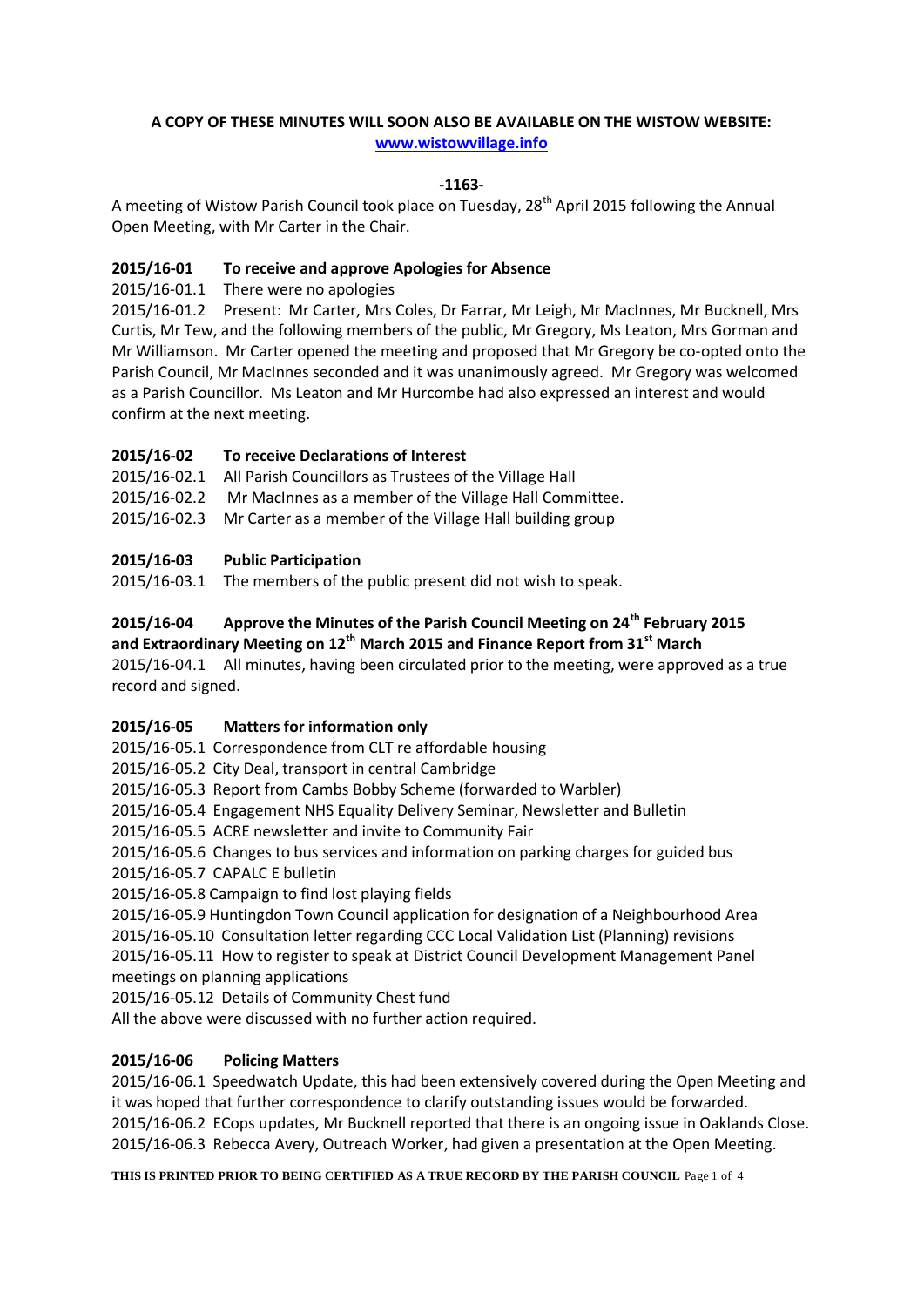#### **2015/16-07 To receive reports from County and District – Mr M Tew, Mr P Bucknell and Mrs A Curtis**

2015/16-07.1 Mr Tew reported that the County had been very busy. Parishes are being encouraged to work together on Highways matters and certain tasks can be undertaken by Parishes where the funds are available. There will be more information on this over the next few months. Parishes are also being encouraged to identify vulnerable residents and be involved with their care, again more information and guidance will be available shortly. It is likely that quarterly Ward meetings will be encouraged to provide guidance and coordination and the local Member will have more influence. Mr Tew was asked about the new traffic calming scheme in Kings Ription. The general view was that it was poorly set out and Mr Tew was asked to obtain a copy of the report that recommended it. Mr Tew and Mr Bucknell said that it would have been part of the Parish Plan under the Local Highways Intiative and residents will have supported the scheme. There will be no redress. If traffic calming measures were required for Wistow then evidence would need to be gathered for September.

2015/16-07.2 Mr Bucknell and Mrs Curtis made no report due to forthcoming elections.

# **2015/16-08 Finance**

a) The Financial Statement and Cashflow for 2015/16 – April, having been circulated prior to the meeting was agreed. The Clerk would update with income once the bank statement had been received and re-circulate.

> b) to approve payment of outstanding amounts Clerk's salary April 2015 £223.71 Clerk's expenses April 2015 £ 12.12 Environment Agency drainage £ 14.28 CGM grass cutting E675.00

The above payments were approved and cheques signed.

c) Cambridge Building Society forms were signed by Mr Bucknell so that signatures could be amended following Audit.

d) Review of budget, this would be reviewed on a monthly basis through the cashflow.

# **2015/16-09 Correspondence**

2015/16-09.1 Government Grants for superfast broadband for small business, no further comment 2015/16-09.2 CAPALC renewal information, payment due in June, it was agreed to renew membership for the sum of £206.79

2015/16-09.3 CAPALC, Transparency Code, this has been circulated and noted.

#### **2015/16-10 To consider any Planning Applications received**

2015/16-10.1 None received

# **2015/16-11 Highways Report/Traffic Matters**

2015/16-11.1 MVAS purchase – Mr Carter would engage with the National Grid in an effort to move this forward.

2015/16-11.2 Any other outstanding issues

# **2015/16-12 Maintenance Issues**

2015/16-12.1 Grass Cutting – CMG now commenced grasscutting. A revised Contract had been received but no reference to the Terms and Conditions had been made. The Clerk would sign the Contract with a covering letter stating that the problem clauses were not accepted.

**THIS IS PRINTED PRIOR TO BEING CERTIFIED AS A TRUE RECORD BY THE PARISH COUNCIL** Page 2 of 4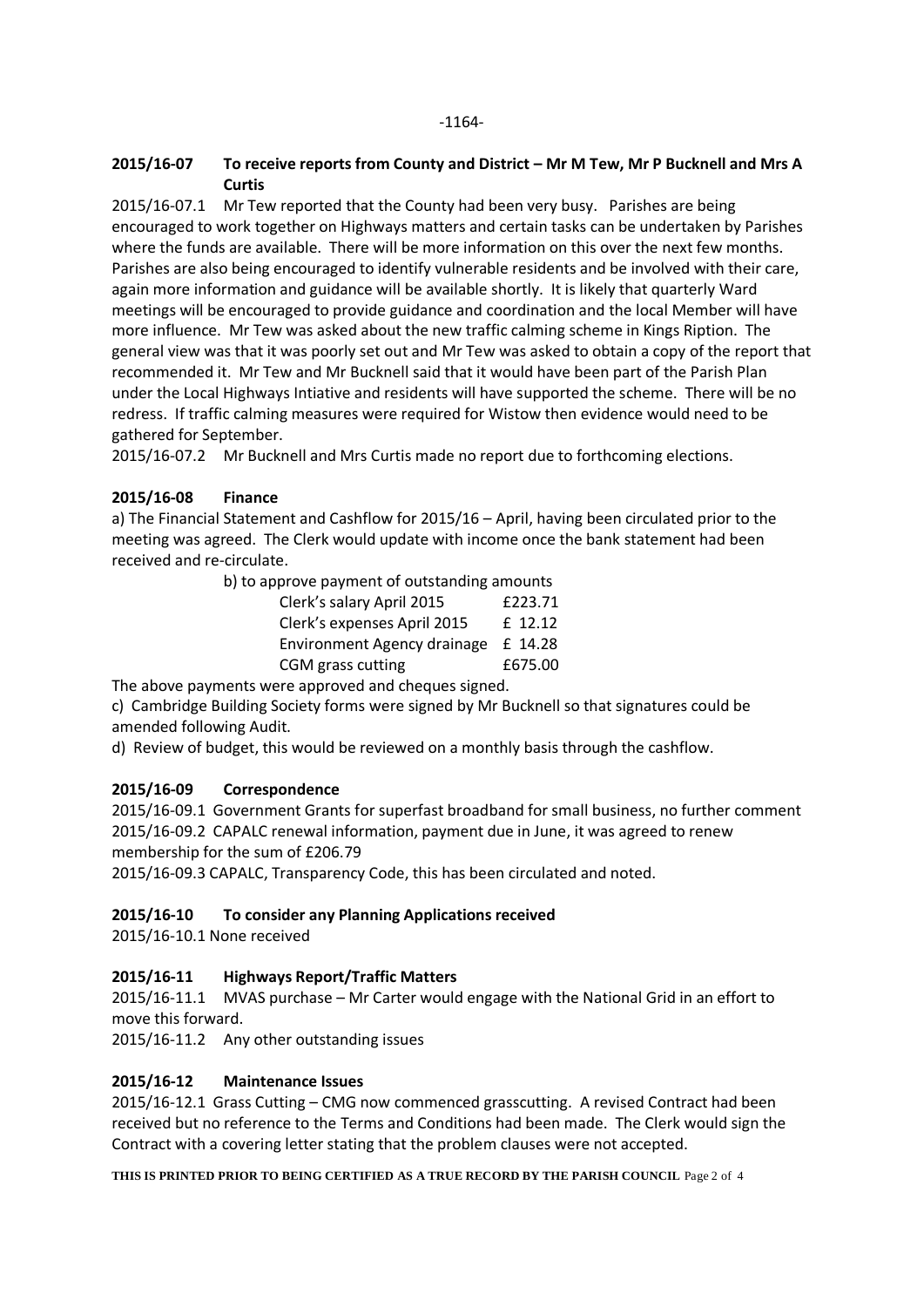2015/16-12.2 Playground – the Clerk would chase Mr Elmore regarding the painting of the see saw. We may need to revisit the leveling of the goals as the new topsoil has now settled. Flytipping in the ditch needs to be cleared hopefully with volunteers and then ask Mr Burton to clear.

2015/16-12.3 Playground rota/risk assessment forms – Mr MacInnes would do an inspection in May, Mr Carter in June and a new rota from July.

2015/16-12.4 Pollarding on Mill Road – Wistow in Bloom had tidied the bottoms, Mr Burton would requote.

2015/16-12.5 Location of BT Cabinet, as there had been no comments from resident regarding this and any interference could slow progress no further action would be taken.

2015/16-12.6 Any streetlight issues. Mr Coles offer of £50 for PC1 was accepted. The Clerk would raise an invoice.

### **2015/16-13 Administration Issues**

2015/16-13.1 Clerk's Vacancy, had been sent to CAPALC to advertise through the County 2015/16-13.2 Parish Councillor Vacancies, two vacancies now exist and Ms Leaton and Mr Hurcombe have expressed an interest.

2015/16-13.3 Douglas Tonks non payment of Tax. The Clerk was in touch with ActionFraud to try and chase recovery of the money.

2015/16-13.4 Preparation for AGM, Councillors were asked to consider which duties they would undertake.

### **2015/16-14 Annual Audit**

2015/16-14.1 The effectiveness of the Council's internal control systems was reviewed and advice would be sought from the Internal Auditor, it was agreed to continue with the controls in place.

2015/16-14.2 The accounts presented were approved and confirmed as a true reflection of the financial position.

2015/16-14.3 The account statements shown in the annual return were read by the Clerk and approved by Councillors.

2015/16-14.4 The annual governance statement was read by the Clerk and approved by Councillors.

# **2015/16-15 Hunts Local Plan to 2036**

2015/16-15.1 Letter from Houghton & Wyton PC and response from HDC, Alconbury was being cited as an alternative to the Wyton but there is no spare land at Alconbury. Most of the problems are around the infrastructure.

2015/16-15.2 The Wyton developer had been in touch with Broughton PC to arrange a presentation, if that happens we have asked to be present.

#### **2015/16-16 Working Parties Feedback and Updates**

| a-Litter       | Mr MacInnes, nothing to report     |
|----------------|------------------------------------|
| b- Countryside | Update on Rights of Way management |
| c-Village Hall | Mr MacInnes/Mr Carter              |

Minutes of meeting  $10^{th}$  March had been circulated. With depleted members it has been difficult to pursue the questionnaire. This will be revisited after the AGM where responsibilities are assigned.

**THIS IS PRINTED PRIOR TO BEING CERTIFIED AS A TRUE RECORD BY THE PARISH COUNCIL** Page 3 of 4